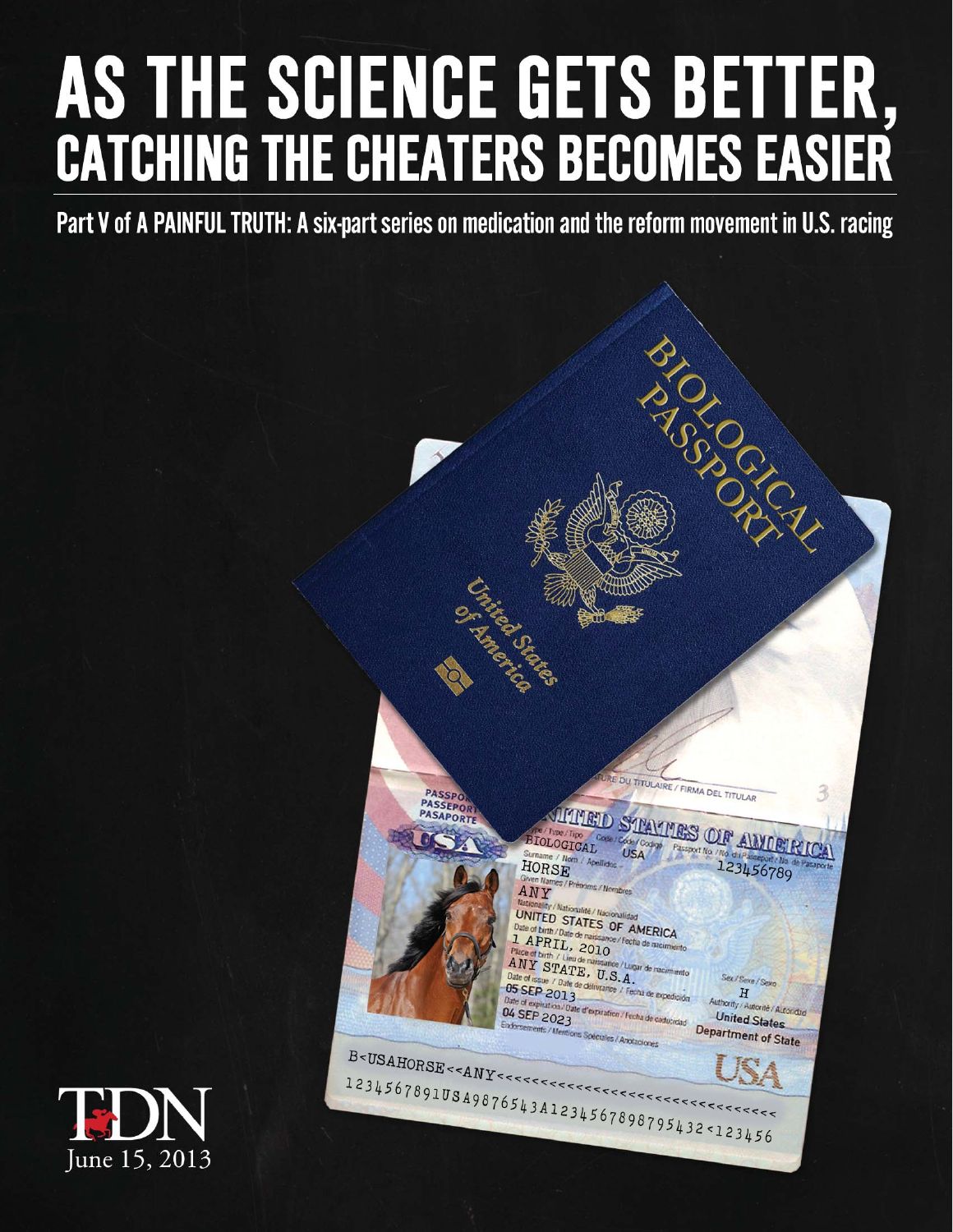## **By Bill Finley**

The newly formed United States Anti-Doping Agency (USADA) held its first symposium in 2000 and asked questions that needed to be asked: What performance-enhancing druas are human athletes using with impunity? What do they have that we can't catch? The answer at what has now become an annual get-together on anti-doping science was alarming. The list included EPO. Human Growth Hormone. blood transfusions and designer steroids.

That the drugs were illegal and dangerous didn't stop a lot of athletes. They cared more about how they could make them run faster, jump higher and power their bicycles and they had their hands on plenty of drugs that existing drug testing methods could not detect.

"What you had was this win-atall-costs culture and an incredible amount of money being put into sport, particularly with those at the top who win the most," said USADA CEO Travis Tygart. "There were just so many forces out there supporting the win-atall-costs way of doing things."

The sobering reality was that those who were willing to pump their bodies full of chemicals in order to help them win were beating the system. It was hard to get caught.

How much has that changed? The answer: some.

Marion Jones Lance and Armstrong were caught and exposed and no one is hitting 70 home runs a year any more in baseball. But the game of cops



Lance Armstrong at the Tour de France in Monaco, 2009, 123rf.com

For the most part, the cheaters have always been a step or two ahead of the authorities, but the gap may be about to close due to a new paradigm.

and robbers goes on, with the cheaters looking for drugs that will both improve performance and slip through the cracks of detection and the regulators, sports officials and scientists trying to come up with new techniques to ensure our playing fields are level.

For the most part, the cheaters have always been a step or two ahead of the authorities. but the gap may be about to close due to a new paradigm. It's no longer about finding a drug in a the blood or urine of an equine or human athlete but identifying changes in the body caused by the drug.

In the field of human athletics, scientists are more and more using biological passports to catch cheaters. The biological shows what passport an individual's biochemistry is like when it is unaltered by drugs. When the athlete takes a performance-enhancing drua. changes occur in the body, and the biological passport should show this. You no longer need to detect the presence of a drug in someone's system if you can prove that there was a change in the body and that the change only could have occurred with drugs.

Because so many drugs are undetectable or pass through

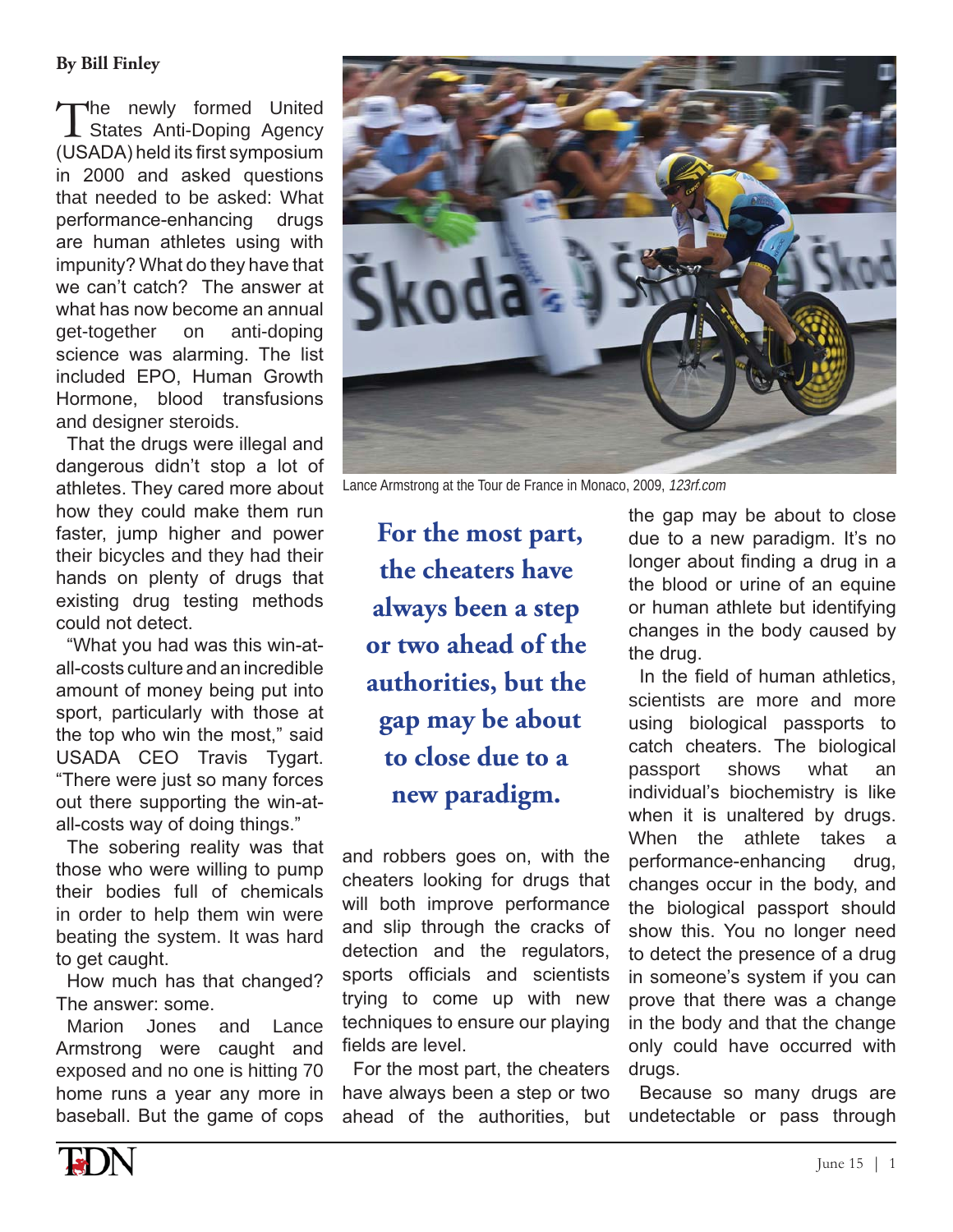the system very quickly, the passports represent a significant step forward. They are already being used in cycling, where numerous cheats have been caught by the method, and in track and field. The International Tennis Federation is in the process of implementing its own biological passport program.

To use biological passports in racing, a sport with tens of thousands of competitors, may not be practical. But some in the equine field are going beyond the typical drug tests. In Pennsylvania, Dr. Lawrence Soma and Cornelius Uboh are at the forefront of a movement to detect drugs by finding changes in the horse's biological makeup.

"We are looking at the effect of the drug and not necessarily the drug itself," said Soma, the racing commission's equine research director at the New Bolton Center of the University of Pennsylvania School of Veterinary Medicine.

Soma works hand in hand with Dr. Uboh, the director of the Pennsylvania Equine Toxicology and Research Laboratory of West Chester, Pa., which is a joint venture combining the expertise of University of Pennsylvania personnel and those who work for the state racing commission.

Uboh and Soma set about to detect when trainers were using shockwave therapy, which has an analgesic effect on horses and is used to treat such problems as fractures and ligament issues. The method is illegal in Pennsylvania when given within seven days of a race and it can be dangerous if the pain-killing effect is still taking place when the horse is running. But since shockwave treatments do not involve drugs, obviously, drug testing is useless when it comes to detection.

"Shockwave therapy, that is not a drug and you couldn't go and look for it with traditional drug testing methods," Uboh said. "But you can find changes in the proteins. So that's the approach. There are different types of treatments that are given to horses that we may never be able to detect that create changes in the proteins, in the cytokines (proteins that are released by tissue cells in response to trauma, disease, etc.) so those



Dr. Lawrence Soma, www.vet.upenn.edu/



The Athlete Biological Passport, www.clinchem.org



Dr. Cornelius E. Uboh www.agriculture.state.pa.us/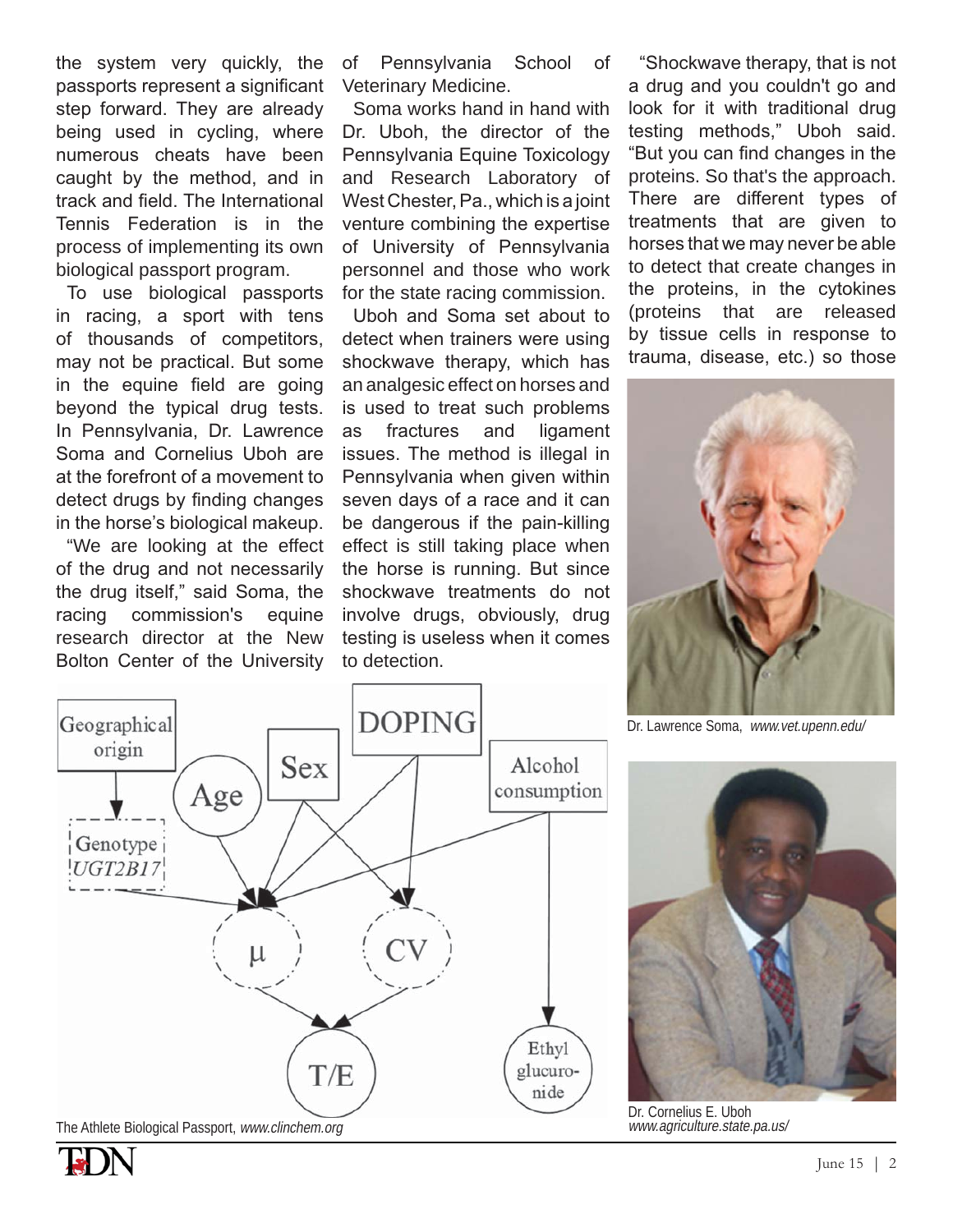are the things we are looking for. Changes...are they going up or are they going down? Assume that this is the natural level for the horse, when you put something into the horse you affect that natural level. You either push it up or you push it down."

This new way of catching cheaters-not by finding the drugs but finding changes in the physiology of the horse created by the drugs–can be done in a number of ways, starting with methods involving DNA.

Uboh and Soma did not have the luxury of having biological passports for individual horses Pennsylvania, but they would have the next best thing–what they call an "equine chip." The DNA gene chip contains thousands of the genes for the horse in general. Drugs and shockwave therapy are two examples of things that can create changes in the DNA of the horse. Scientists also look for changes in proteins and cytokines. in lA gene<br>e genes<br>بینی

There are certain drugs that could create a performanceenhancing effect for several days but quickly disappear from enhancing effect for several<br>days but quickly disappear from<br>the animal's system and, therefore, cannot be detected by standard urine<br>and plasma drug tests. EPO is a and plasma drug tests. EPO is a prime example. This is the area where the new methodologies can be particularly effective.

"These methods applied to drugs which are rapidly distributed into body tissues and cannot will he

**This new way of catching cheaters–not by finding the drugs but finding changes in the physiology of the horse created by the drugs–can be done in a number of ways, starting with methods involving DNA.**

be detected in blood or urine, but have already initiated the cascade of events to make them effective and able to influence performance," Soma said. "For example, we can only detect EPO or Darbepoetin for three to five days depending on the dose. Trainers may administer EPO or Darbepoetin six to seven days prior to the race; under these circumstances

the drug cannot be detected but the effectiveness had already been initiated even though the drug is no longer detectable."

Soma admits that the new S techniques he, Uboh and their staffs are working on have a ways to go before they are commonplace and Soma admits that some areas may Soma prove to be "fishing expeditions."

"It is a brand new approach and if it a doesn't work, then we certainly can be criticized, but as far as I am concerned that is what research is about," Soma added. "If you don't have any imagination, if you don't say listen we are going to try this, it is an approach and it may take two or three years to m go down this path, you risk never making the sort of advances we need to make."

they are hopeful that meaningful breakthroughs are not that far off. **But** 

"We are happy with the progress that we are making or that industry is planning to make," Uboh said. "We're not too far away." It's not just Uboh and Soma

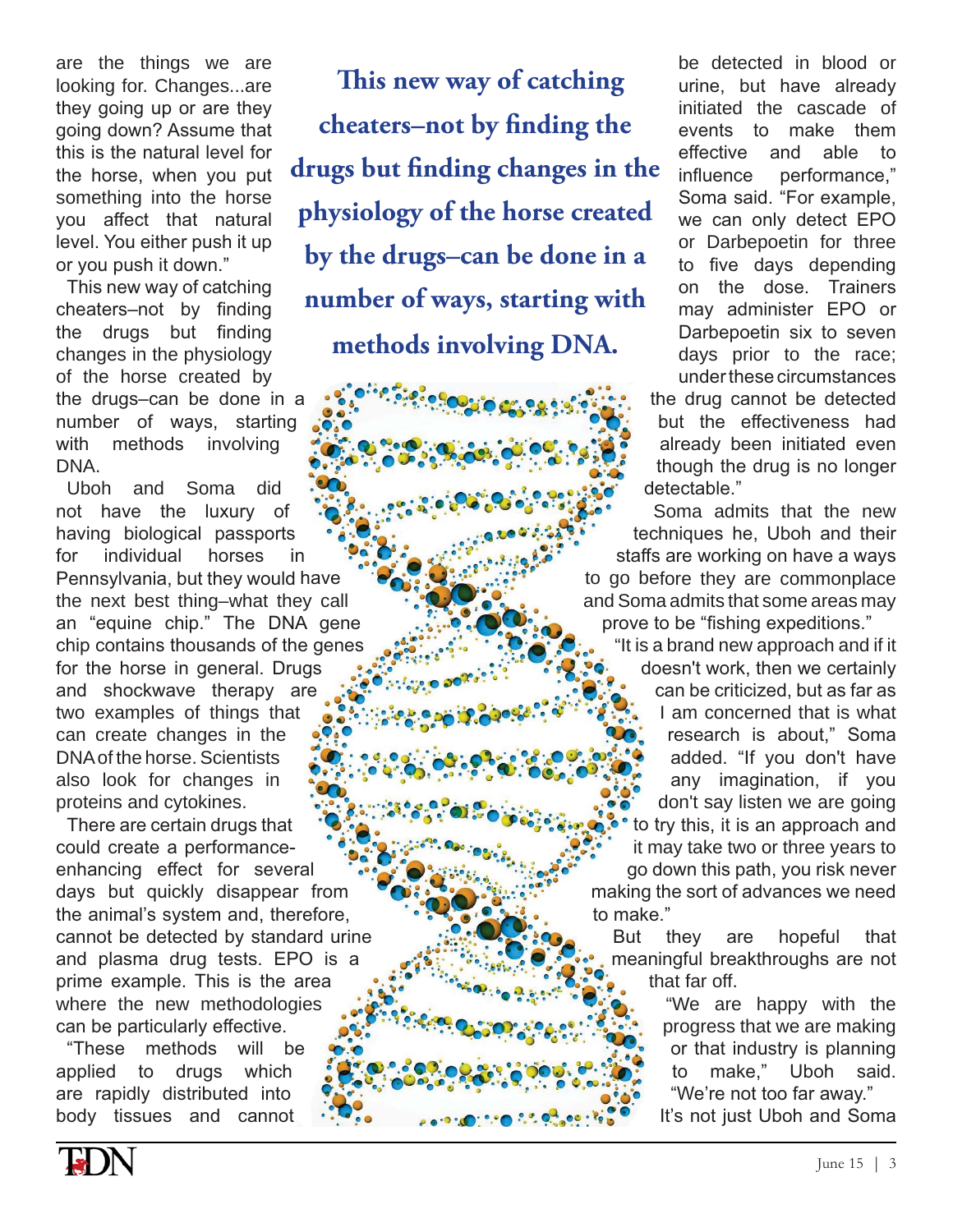who are optimistic.

Tim Morris, the former Director of Equine Science and Welfare for the British Horseracing Authority, and a Nottingham University professor, said, "the use of biomarkers when they can be specifically linked to a particular substance offers great promise for more sensitive and useful detection of abuse of medications or doping of race horses. Biomarkers can be accommodated within the current testing and regulatory regime. However, approaches such as the equine version of the human athlete passport, which rely on less specific and complex changes to samples taken from horses over time, do present far greater technical challenges, and also probably require regulatory changes to allow such long-term testing and for their use in discriminatory cases"

But Morris also said he sees the potential impracticalities as well, adding, "The use of biological passports in particular would be a challenge to all but the topflight horse racing analytical labs around the world."

No one should view this emerging field as a panacea. It is more a step in the right direction. Not only have dopers consistently found ways to beat any and all drug detection methods, but, as Morris points out, these could also be methods that have a hard time expanding beyond Pennsylvania.

**The** Pennsylvania Equine Toxicology and Research Laboratory has advantages other labs do not. Because it is

"The use of biological passports in particular would be a challenge to all but the top-flight horse racing analytical labs around the world." - Tim Morris

associated with the University of Pennsylvania, it has access to people like Soma and others who provide invaluable expertise. And in the Pennsylvania Racing Commission, Soma and Uboh have regulators who are behind what they are doing and are willing to spend more money on research than most state racing commissions.

"The racing commission in Pennsylvania is very generous and very supportive of research." Uboh said. "I couldn't say enough about the way Pennsylvania Racing Commission has stood behind research because they know that is what is going to provide information that the commission needs."

Uboh and Soma say they can and will share their information and research with anyone who inquires, but most other labs do not have the type of expensive machinery in place in Pennsylvania that is necessary to go beyond standard blood and urine drug testing.

"You have to have the instrumentation to do this." Uboh said. "You have to have the personnel. So those are two key factors that is needed and many laboratories do not have them. Why not? The commission is not giving them sufficient money to do it."

**Those** problems are for another day. For now, the focus is on perfecting the science and making it and important tool in the fight against doping in horse racing.

"This is an emerging field," Soma said. "Will it be fruitful in the next couple of years? We certainly hope so."

**Coming Next:** 

**PART VI: RACEHORSE IS NOT A DIAGNOSIS** 

The final portion of the series on "A Painful Truth."

If you missed the last four parts of the seriees, follow the links here to read them:

Part I: A History of Drugs in Racing

Part II: War On Drugs? Vet Records and State Rules say No

Part III: The International Difference

Part IV: **Behind Closed Doors: A Look Inside U.S. Drug-Testing Labs** 

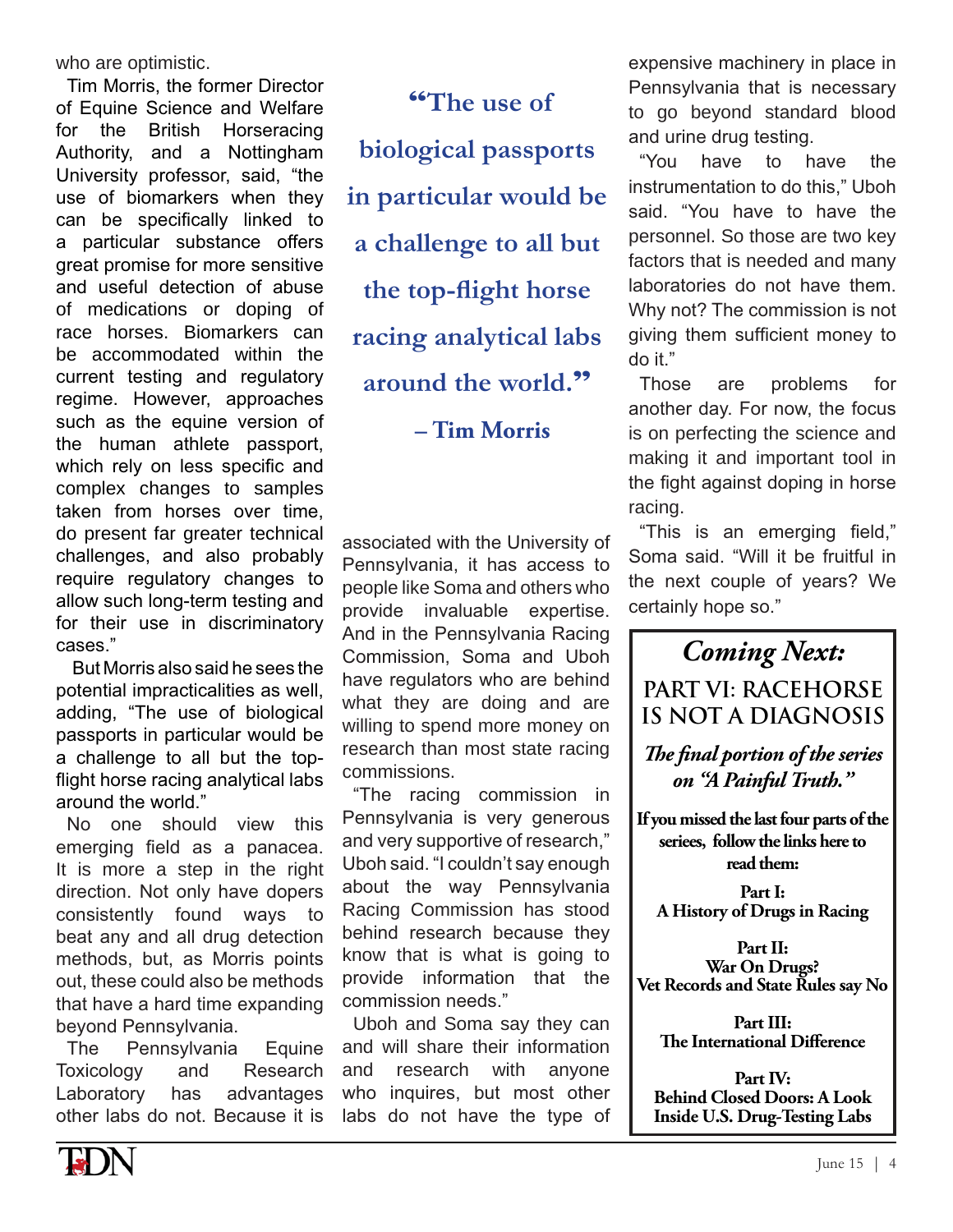## **Would Racing Be Better Off With USADA in Charge?**

**By Bill Finley** 

 Perhaps the problem of doping in horse racing is a bigger one than the sport can handle. That, anyway, is the contention of Senator Tom Udall and Representative Joe Pitts, who have introduced the Horseracing Integrity and Safety Act. The act would give the United States Anti-Doping Agency control over drug testing in the sport and handing out punishments for those that it catches.

 USADA is an independent agency created in 2000 to take over the anti-doping program for the U.S. Olympic Committee. It was formed at a time when it was believed that cheating was out of control in Olympic sports, particularly in track and field. The U.S. Congress has recognized USADA as "the official anti-doping agency for Olympic, Pan American and Paralympic sport in the United States."

"**...the only way to truly give hope to clean athletes is through an independent model. If that's us and horse racing, we're happy to play that role.**" **– Travis Tygart**

 Whether or not racing would be better off with USADA in charge or the status quo, a patchwork of state racing commissions and labs spread across the country, remains the subject of debate. But few will argue the success USADA has had cleaning up the sports that it oversees. Its two most noteworthy successes have come in the cases of Marion Jones and Lance Armstrong, high-profile athletes who were exposed as cheats largely because of USADA's determined efforts to catch them.

 Does USADA want the job? The answer is yes. "It's obviously an honor to be asked, as we were by



Travis Tygart, The Jockey Club

Congress, to be involved," USADA CEO Travis Tygart said. "We absolutely support the independent model for all sports, whether horse racing or any other. From our experience and from what we've seen from around the world, these complex issues and this tension between promoting the sport and policing it means the only way to truly give hope to clean athletes is through an independent model. If that's us and horse racing, we're happy to play that role. Obviously our expertise is not in horse racing; we know the industry and have been invited to learn more about the industry and we look forward, if this moves forward, which hopefully it will, to working with the various industry stakeholders. We would hope for a system not unlike what is done in the Olympic world where the key stakeholders within the industry that embrace a clean culture have rallied around the mechanism that is going to best support their rights and ultimately the integrity of the sport."

Tygart believes the reason USADA can do a better